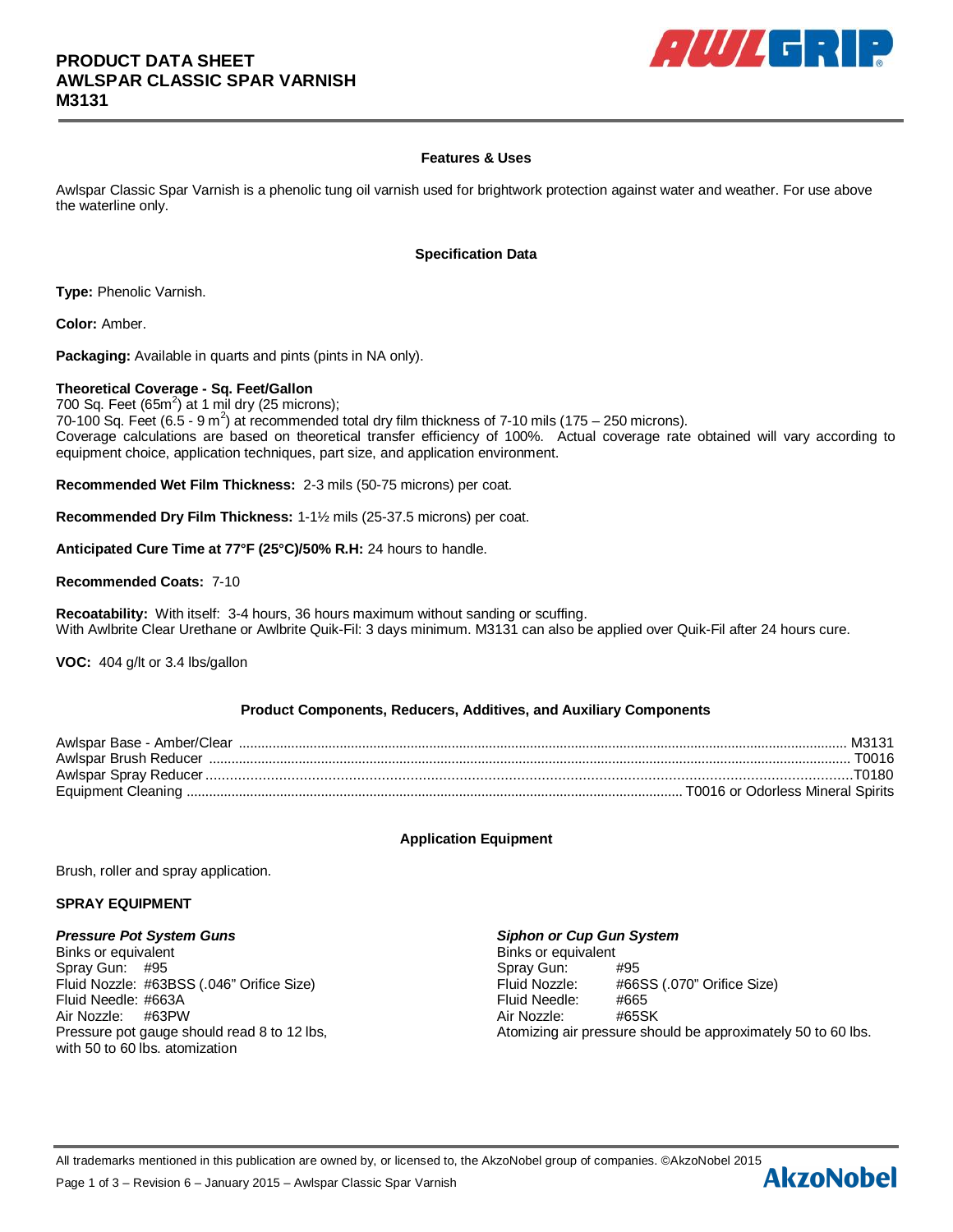

# *High Volume Low Pressure Guns*

Binks MACH 1 or equivalent pressure pot: Fluid Nozzle: #91 (.040" Orifice Size) #92 (.046" Orifice Size) Fluid Needle: #54-4382 Air Nozzle: #93P

#### **BRUSHES AND ROLLERS**

The wood should be clean, dry, smooth, and well seasoned. For best results use natural bristle brushes suitable for solvent-based products. For roller application use either foam or conventional short mohair type (such as Redtree Deluxe Mohair R-11PH) which must be solvent resistant.

#### **Surface Preparation**

The wood should be clean, dry, smooth, and well seasoned.

**New Wood**: Use of a marine teak cleaner or wood bleach is advised on new wood to remove excess oils, promote color uniformity, and adhesion. Follow manufacturer's instructions for use and thoroughly remove all cleaner and neutralizer residue before proceeding. Rough sawn lumber must receive heavy sanding to level the grain. Work through the grits to effectively level the grain 60/80 to 100/150 to 220 and so on. When the grain is level, smooth sand the surface with 320 grit paper.

**Old finishes in good condition** should be washed with Awlprep Surface Cleaner, then sanded with 220-320 grit paper to remove the gloss.

**Old finishes in poor condition** should be removed.

Test on a small area to make sure Awlspar doesn't attack the old finish. If old finish is attacked, it must be completely removed.

Note: Due to the wide variety of substrates, surface preparations, application methods and environments, customers should test the complete system for adhesion and compatibility under their conditions prior to full scale application.

# **Mixing & Reduction**

**New Wood** Reduction: When finishing new wood reduce 100% (1 part M3131 to 1 part T0016 by volume) with T0016 for **first coat only**. This will allow the Awlspar to penetrate and seal the grain. For spray application reduce between 50-100% with T0180. Subsequent coats should be applied with 25% reduction (T0180). Brush application: thinning or reduction is not normally required (after the first coat). If desired, reduce up to 20% with T0016. **Stir only do not shake!**

# **Induction Time after Mixing:** N/A

# **Anticipated Pot Life at 77°F (25°C), 50% RH:** N/A

# **Application Instructions**

**Awlspar Classic Spar Varnish** can be used to seal wood and build up a complete finishing system. Alternatively, **Awlbrite Quik-Fil Clear** J3901/J3902 is a clear, fast drying wood grain filler that can be used to seal the wood prior to finishing with Awlspar M3131 (4-6 coats). See the relevant product datasheets for details.

After new wood has been sealed, or on previously coated surfaces, apply light, smooth, even coats (2-3 mils wet) of full bodied material. At temperatures above 77°F (25°C), 2 to 3 coats can be applied per day. If sanding is required, allow to cure 24 hours before sanding. Best results are achieved when surface is sanded smooth with 320 -400 grit paper after every 2 to 3 coats. If building M3131 as a stand alone coating, repeat this process until the grain is filled and covered, 7-10 coats may be needed. Exact number of coats needed will vary by applied film thickness, the amount of sanding and type of wood. For the traditionalists the Ultimate Brightwork System offers excellent performance longevity: Use Awlspar M3131 to seal and provide some color to the bare wood. Apply 2-3 smooth coats. Leave to dry for 72 hours minimum at constant temperature of 77°F (25°C). In colder temperatures leave up to 7-10 days before finishing with Awlbrite Clear Urethane (available in full gloss or semi gloss finish). See the application guide and/or your Awlgrip representative for further choice in systems.

All trademarks mentioned in this publication are owned by, or licensed to, the AkzoNobel group of companies. ©AkzoNobel 2015<br>Page 2 of 3 – Revision 6 – January 2015 – Awlspar Classic Spar Varnish